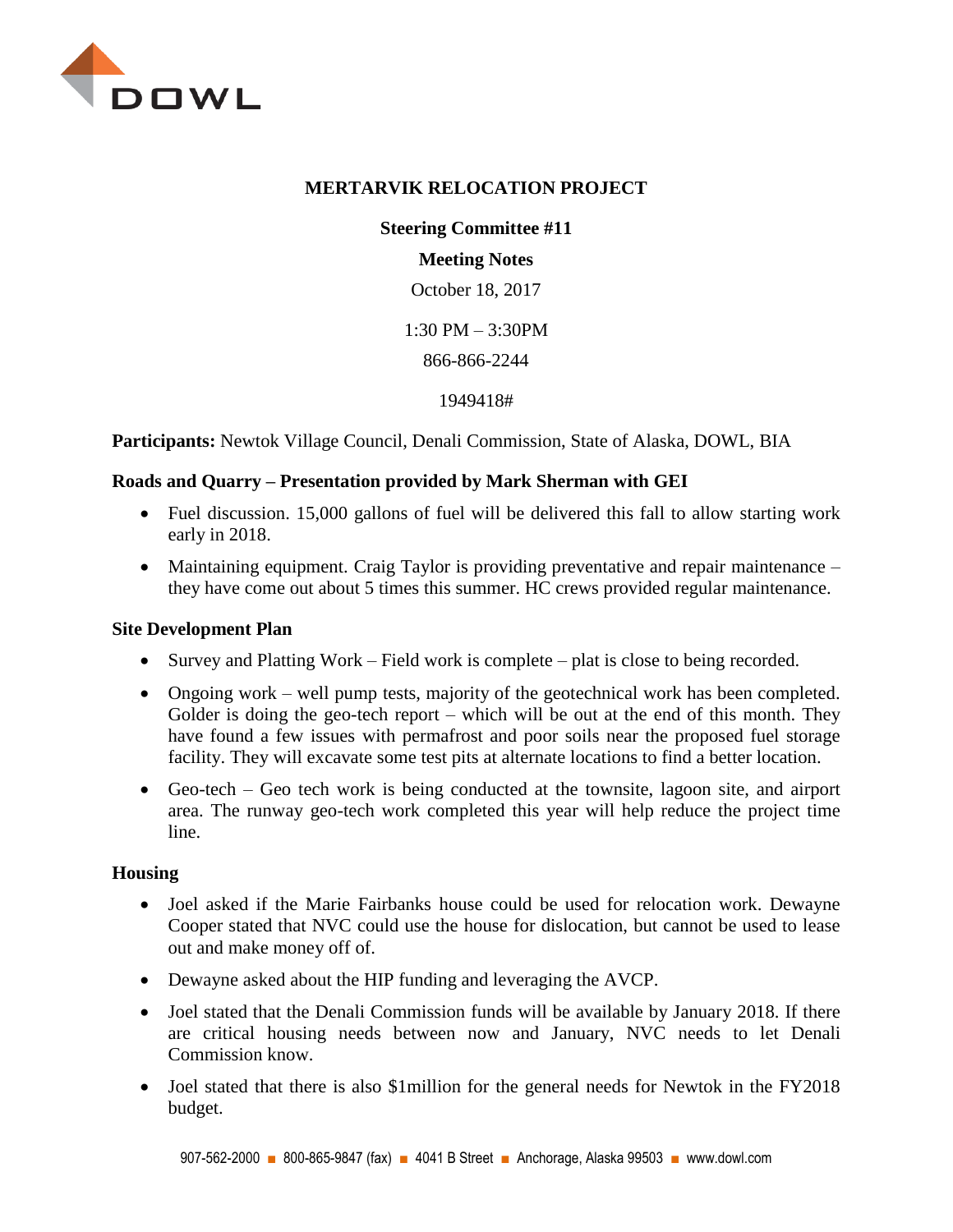- Adison provided an update on the LKSD participation in schooling at Mertarvik in 2018.
- Randy provided an update on the barracks. DOWL working with the architects to develop a project cost to relocate 26 modules (13 dwellings) in one barge load.
- The committee discussed the IRT program and stated that the earliest an IRT program could start is in 2019; there is a plan on how they could work on the barracks at JBER.
- Paul would like to explore using the BIA Bruce grant or HIP funds for renovation of the homes.

## **MEC**

- Randy provided an update on the MEC Competitive proposal process will be used. The RFP is going to be part fee and part qualifications based. The RFP asks for the contractor to provide housing for the crew that can get leveraged into community housing.
- Dewayne stated that the BIA houses can be renovated for housing for subcontractors.
- The septic disposal system is faulty. If you build the MEC you cannot use it.
- Original cost estimate for the MEC shell was \$1.7 million. The cost to build the entire MEC is going to be much more expensive than the \$1.7 million.
- SIP panels have been stored under the MEC foundation for the winter. The panels will be incorporated into the shell for insulation only, not structural strength.

## **Energy**

- Togiak Twin Hills got funding for the intertie project.
- Joel provided an update on the Denali Commission's RUS request and stated that RUS denied the request to provide funding for the power system. The reason for the funds not being provided was that there needs to be people living in Mertarvik before they can provide funding.
- One of the major concerns with this decision is that the same agency has sanitation funds and Newtok will be constrained getting IHS and EPA money which is solely dependent on housing.
- The Committee discussed using AVEC as the electric utility. Paul Charles stated that the NVC wants the power plant to be run by locals. George Karl talked about his concerns about working with AVEC.
- Romy Cadiente discussed the concern about the cost to work with the co-op will add an additional \$600,000 to project costs.
- Randy discussed the "plan B" option developing a small module and limited distribution system so there will be power there next fall.
- The current community has one generator; Newtok needs a backup generator for safety and emergencies.